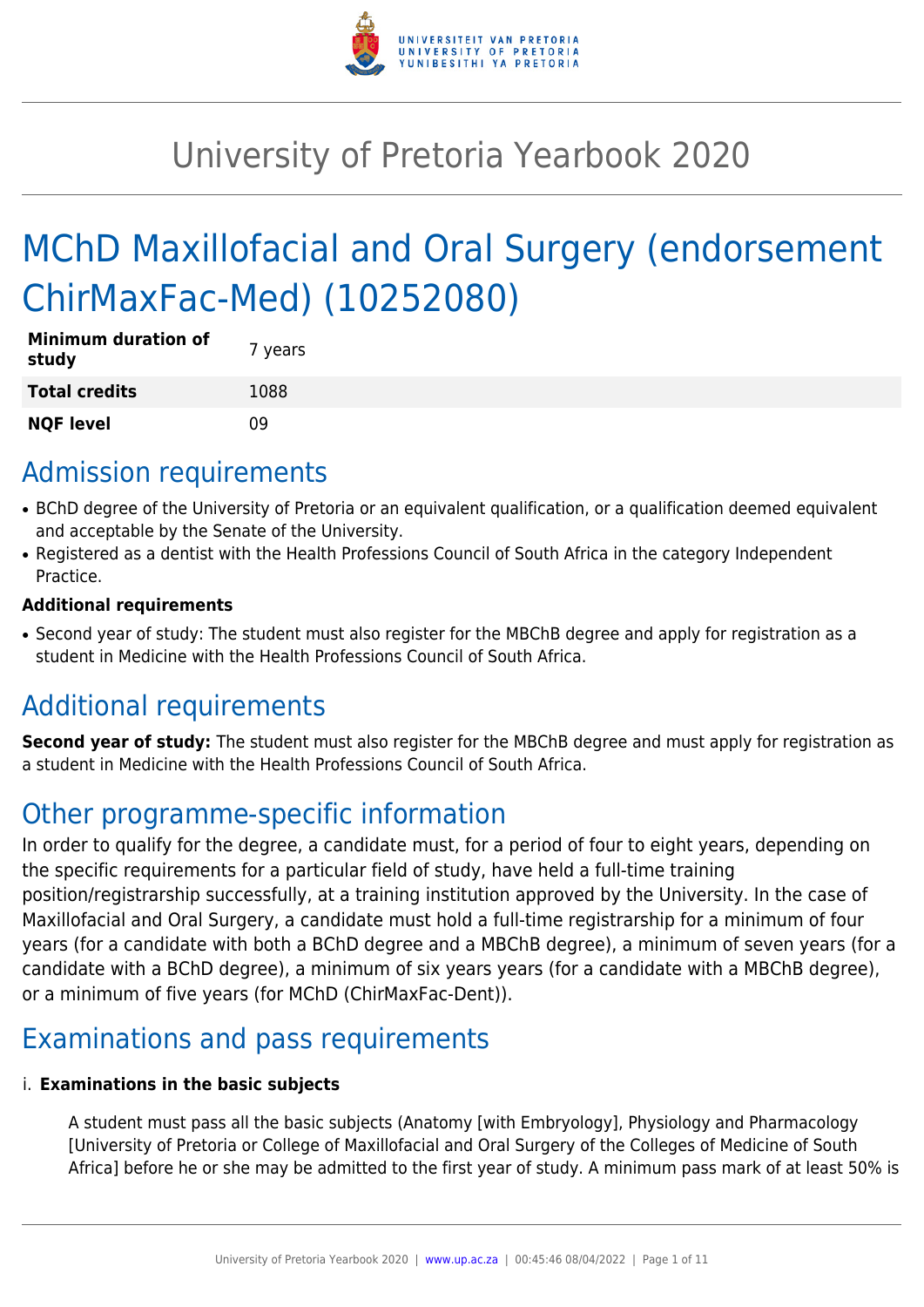

required in all examinations for the University of Pretoria and College of Maxillofacial and Oral Surgery and a minimum pass mark of 65% from another tertiary institution (see also the General Regulations).

### ii. **Examinations in the subsidiary (intermediary) subjects**

(The minimum pass mark is 50%.)

- a. For the endorsement Maxillofacial Surgery-Medicus, a student has to pass in Principles of surgery in the year of study as indicated, before he or she may continue with the programme.
- b. A student has to pass in Applied oral pathology at least two and a half years prior to the examination in his or her major subject.

These subsidiary subjects may be passed at the University of Pretoria or the College of Maxillofacial and Oral Surgery of the Colleges of Medicine of South Africa.

iii. If a student fails any of the subsidiary subjects Principles of surgery or Applied oral pathology, the relevant head of department may recommend that he or she be admitted to a second examination.

### iv. **Examination and evaluation in the major subject**

- a. If a student fails his or her major subject, the student has to reapply for admission to the final examination of the College of Maxillofacial and Oral Surgery of the Colleges of Medicine of South Africa.
- b. In the light of the fact that a postgraduate student may repeat an examination in any subject only once, a student who fails a second examination, will have to discontinue the programme.
- c. If a student has been admitted to a second examination in the major subject, the relevant head of department will determine whether he or she should vacate the registrarship at the end of the training period. The student has to vacate the registrarship immediately after the second examination has been completed.
- d. Subminimum: A student must obtain a subminimum of 60% in the clinical section (operation and short cases) of the examination, with a subminimum of 50% in all the other sections for the master's degree. He or she must also comply with the requirements regarding the number of operation procedures performed in each section, as required by the relevant head of department. A final mark of at least 50% is required in order to pass in a subject.
- e. In addition to the stipulations already mentioned, the student must submit and pass a mini-dissertation (endorsement Maxillofacial Surgery-Med) or a dissertation (endorsement Maxillofacial Surgery-Dent), on an approved topic related to the major subject and submit a manuscript as required (see also the General Regulations). A complete record of operations (as a logbook) must also be submitted.

(v) The master's degree can only be conferred after the National Professional Examination [FCMFOS(SA)] has been passed (as this master's degree and the Fellowship may be used as an interwoven final equivalence examination).

# Exemption

Exemption may be granted by the Dean, on the recommendation of the relevant head of department by virtue of comparable training and/or experience in terms of the requirements of School Regulations, with the proviso that exemption from the examination and evaluation in the major subject may not be granted.

**Please note**: The regulations of the Health Professions Council of South Africa, as published in the Government Gazette No. 4631 of 11 January 1991 – Notice No. R.40 (as amended), will be used as a criterion in determining the period of exemption.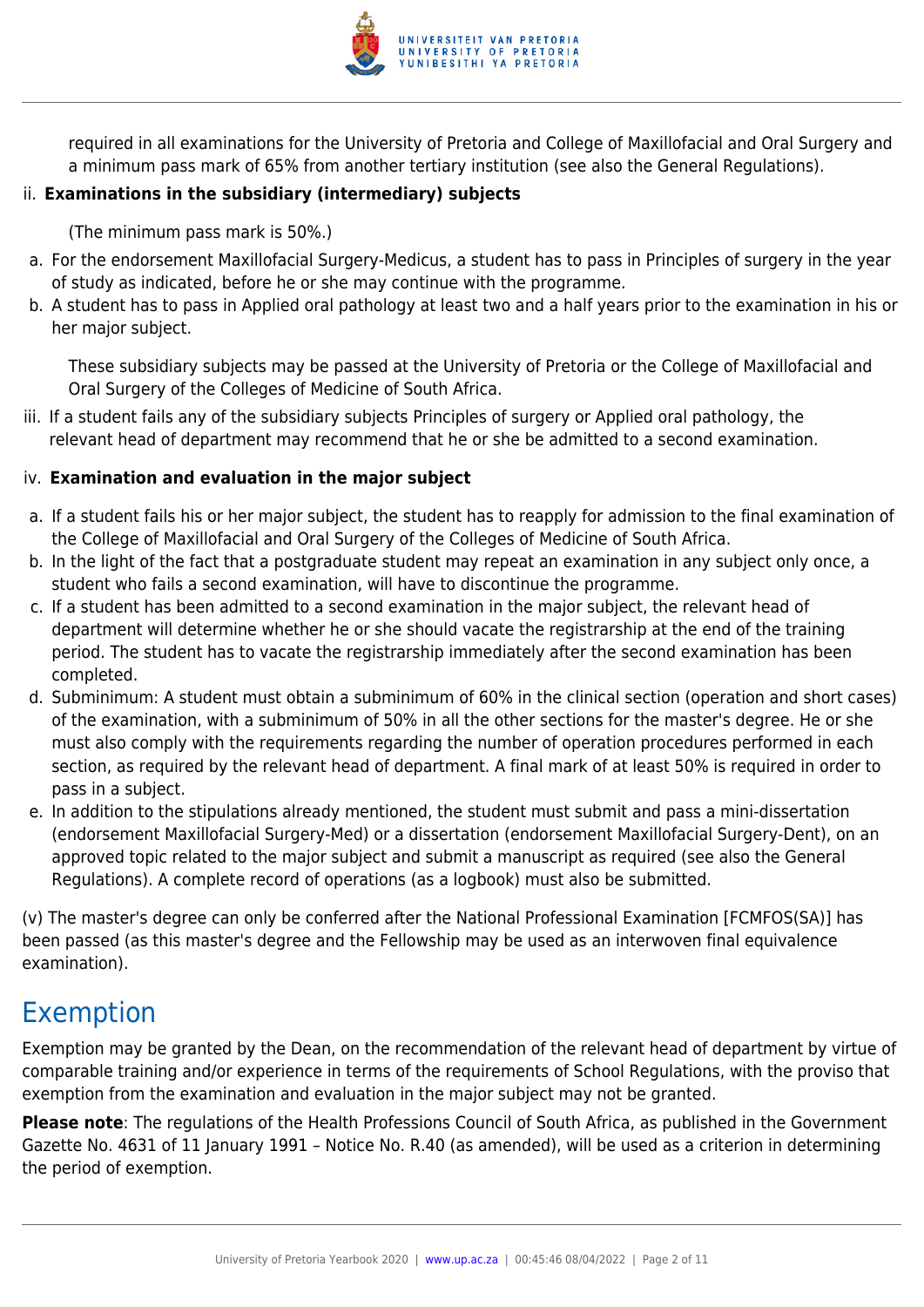

# Pass with distinction

A student who obtains a final mark of at least 75% (on the first attempt) in the major subject, qualifies to obtain the degree with distinction.

# General information

- 1. The content of the basic subjects, subsidiary subjects and attendance courses will be determined by the relevant head of department in consultation with the head of the department at Dentistry or Medicine.
- 2. General information concerning content and extent of the basic and subsidiary subjects is available at the relevant department.
- 3. Students have to ensure that certificates of satisfactory preparation are acquired in all the attendance courses.

### **Maxillofacial and Oral Surgery**

### **Major subject:**

Maxillofacial and oral surgery: Experience is acquired through practical and clinical training and supplemented by seminars, discussions, papers and research. Diagnosis, planning, surgical and secondary treatment of diseases, injuries and defects of the human mouth, jaws, face and related structures.

### **Subsidiary (intermediary) subject:**

Principles of surgery: Instruction mainly by the departments of Surgery (and its divisions), Neurosurgery, Otorhinolaryngology, Ophthalmology and Family Medicine. This training takes place over nine months. Instruction in the subsidiary subject:

Principles of surgery:

### **Endorsement ChirMaxFac-Med BVC 806**

General Surgery (including Paediatric Surgery): 2 months Intensive Care: 2 months Neurosurgery: 2 months Ophthalmology: 1 month Otorhinolaryngology: 1 month Plastic Surgery: 1 month Applied Oral Pathology: 3 months

### **Endorsement ChirMaxFac-Dent BVC 807**

Distress Unit (Family Medicine): 1 month General Surgery (including Paediatric Surgery): 1 month Intensive Care: 2 months Neurosurgery: 2 months Ophthalmology: 1 month Otorhinolaryngology: 1 month Plastic Surgery: 1 month Applied Oral Pathology: 3 months

### **General information concerning the endorsements ChirMaxFac-Med and ChirMaxFac-Dent**

- 1. A candidate with a BChD or BDS degree should preferably enrol for the MChD(ChirMaxFac-Med) programme.
- 2. Permission is granted to a student for (ChirMaxFac-Med) to register simultaneously for the postgraduate and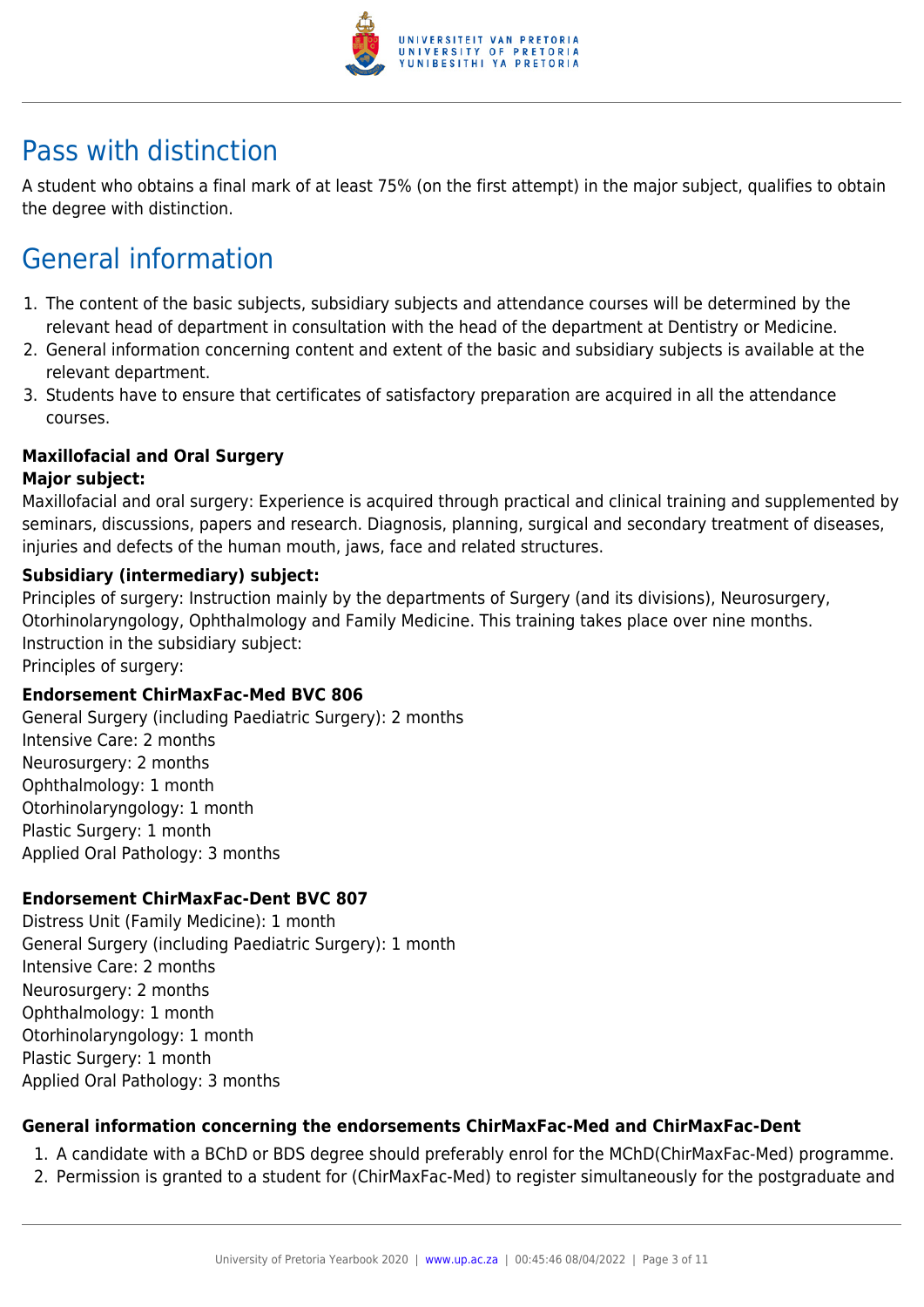

undergraduate programmes as applicable. At the end of the programme the student will have complied with all the requirements for the BChD, MBChB and MChD degrees.

- 3. The content of the basic and subsidiary (intermediary) subjects and attendance courses will be determined by the relevant head of department, in consultation with the Department of Maxillofacial and Oral Surgery.
- 4. Basic and subsidiary (intermediary) subjects: Acknowledgement of basic and/or subsidiary (intermediary) subjects may be granted if all the particular subjects have already been passed at an approved institution such as the Colleges of South Africa (College of Maxillofacial and Oral Surgery) as recommended by the relevant head of department.
- 5. Pharmacology as a basic subject has to be passed as a prerequisite before the first year of study, should all other basic subjects be acknowledged by an approved institution.
- 6. Instruction in the major subject extends over a minimum period of three years, of which the first year mainly concentrates on minor oral surgery.
- 7. A student for the endorsement ChirMaxFac-Med can only fulfil his or her clinical obligations in Principles of Surgery after he or she has complied with the requirements for the MBChB degree, as well as having completed the Certificate for Advanced Trauma Life Support (ATLS) (before commencing the registrarship).
- 8. The instruction in the last two years in the major subject takes place only after having successfully completed the subsidiary subjects.
- 9. The first year of registrarship is acknowledged as an additional year of experience for Medicine and Dentistry if the training in Maxillofacial and Oral Surgery is discontinued. However, a student who discontinues one of the subjects must resign from the registrarship immediately.
- 10. The basic subjects for Maxillofacial and Oral Surgery (endorsements ChirMaxFax-Med and ChirMaxFac-Dent) are identical.
- 11. The requirements for the major subject are: Submission of a mini-dissertation (endorsement ChirMaxFac-Med) and a dissertation (endorsement ChirMaxFac-Dent), a letter from an appropriate journal editor, acknowledging receipt of the draft manuscript, surgical portfolio (logbook) with minimum cases treated per surgical section, a prescribed summary of case reports, any publications, research abstracts, examination in a surgical procedure and examination in patient short cases conducted under examination conditions.
- 12. A student may only proceed with the final FC MFOS (SA) examination after fulfilling the requirements for the MChD(ChirMaxFac-Med or -Dent) as stipulated in 11. above.
- 13. The MChD(ChirMaxFac-Med or -Dent) may only be awarded after successfully passing the final examination for the FC MFOS (SA).
- 14. Costs or fees for any examination(s) and registration at the Colleges of Medicine of South Africa have to be met by the student.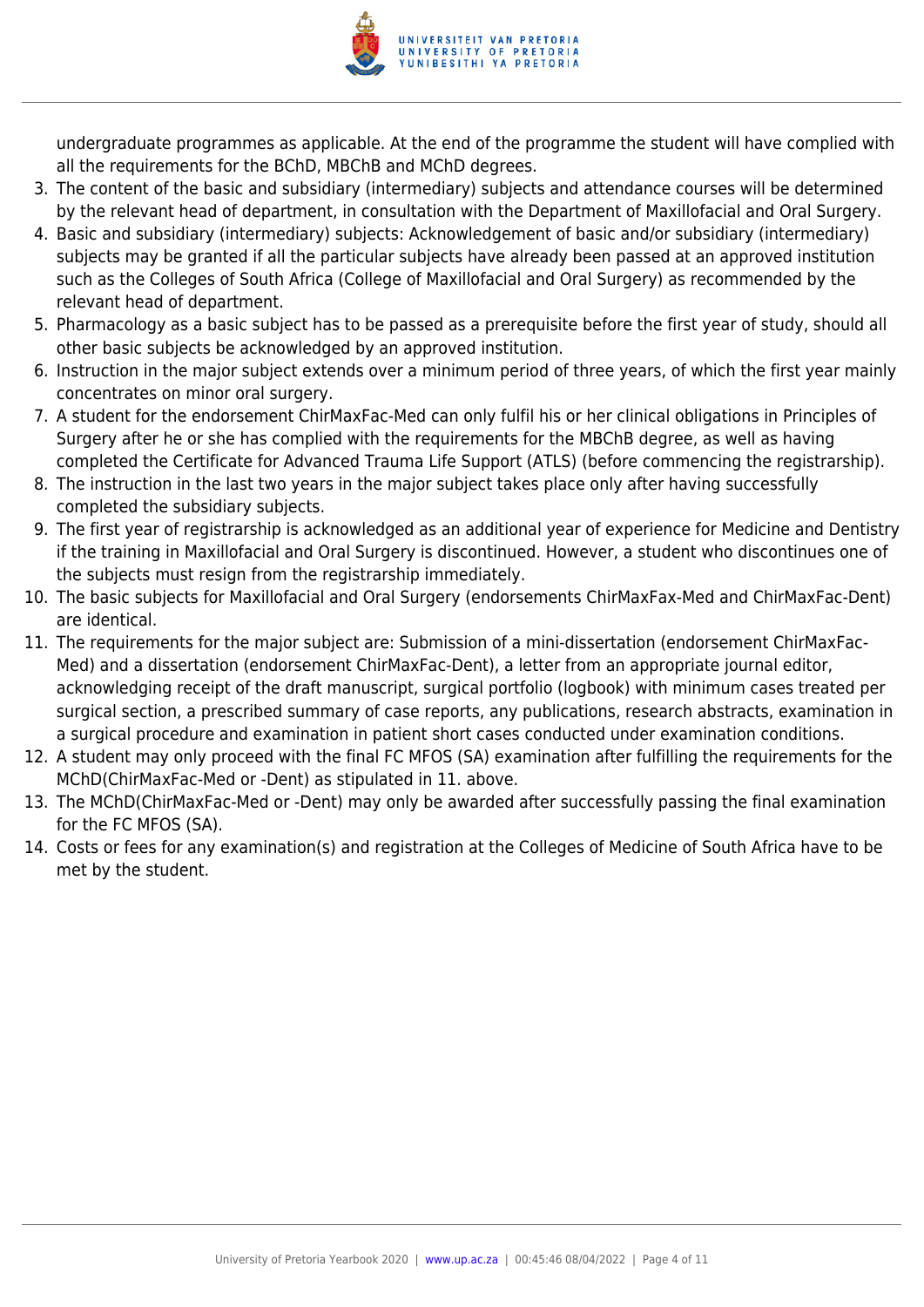

#### **Minimum credits: 856**

### **Core modules**

[Anatomy 870](https://www.up.ac.za/faculty-of-education/yearbooks/2020/modules/view/ANA 870) (ANA 870) - Credits: 36.00 [General pathology 808](https://www.up.ac.za/faculty-of-education/yearbooks/2020/modules/view/APA 808) (APA 808) - Credits: 24.00 [Ethics and human rights 800](https://www.up.ac.za/faculty-of-education/yearbooks/2020/modules/view/EHR 800) (EHR 800) - Credits: 0.00 [Pharmacology 806](https://www.up.ac.za/faculty-of-education/yearbooks/2020/modules/view/FAR 806) (FAR 806) - Credits: 36.00 [Physiology 806](https://www.up.ac.za/faculty-of-education/yearbooks/2020/modules/view/FSG 806) (FSG 806) - Credits: 36.00 [Maxillo-facial and oral surgery 802](https://www.up.ac.za/faculty-of-education/yearbooks/2020/modules/view/KGM 802) (KGM 802) - Credits: 700.00 [Oral Pathology 805](https://www.up.ac.za/faculty-of-education/yearbooks/2020/modules/view/MPG 805) (MPG 805) - Credits: 24.00 [Applied research methodology 802](https://www.up.ac.za/faculty-of-education/yearbooks/2020/modules/view/TNM 802) (TNM 802) - Credits: 0.00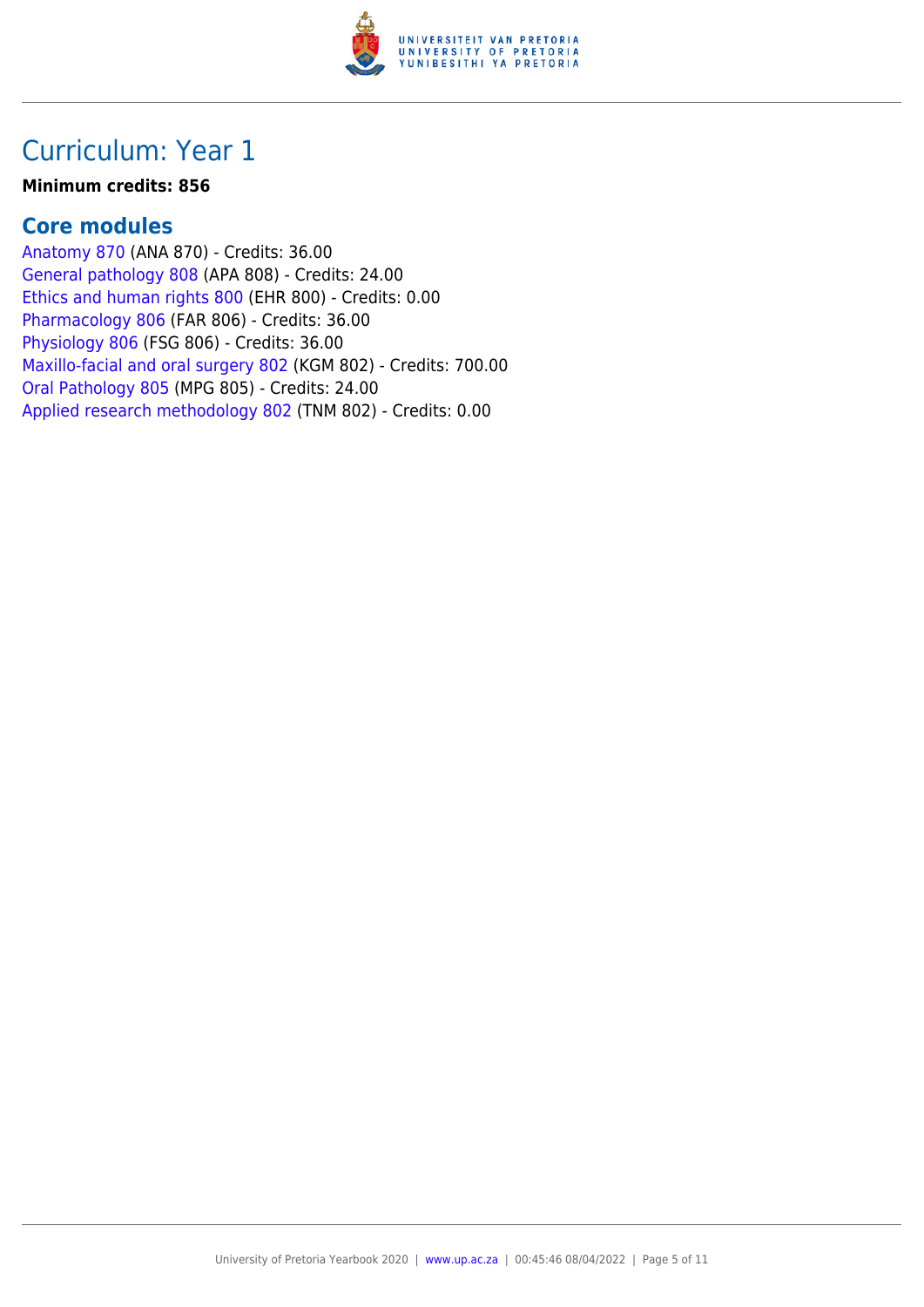

### **Minimum credits: 700**

## **Core modules**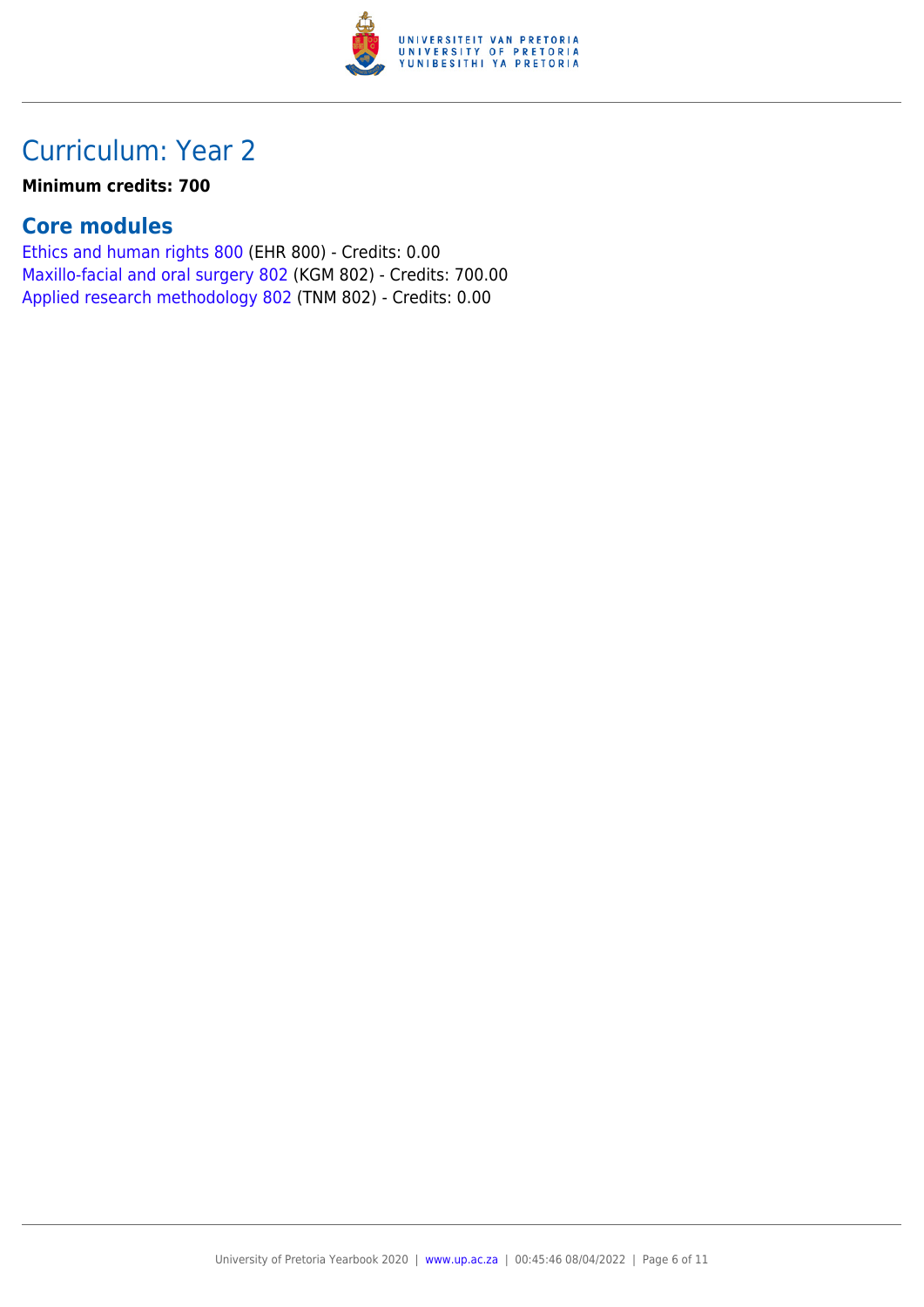

### **Minimum credits: 700**

## **Core modules**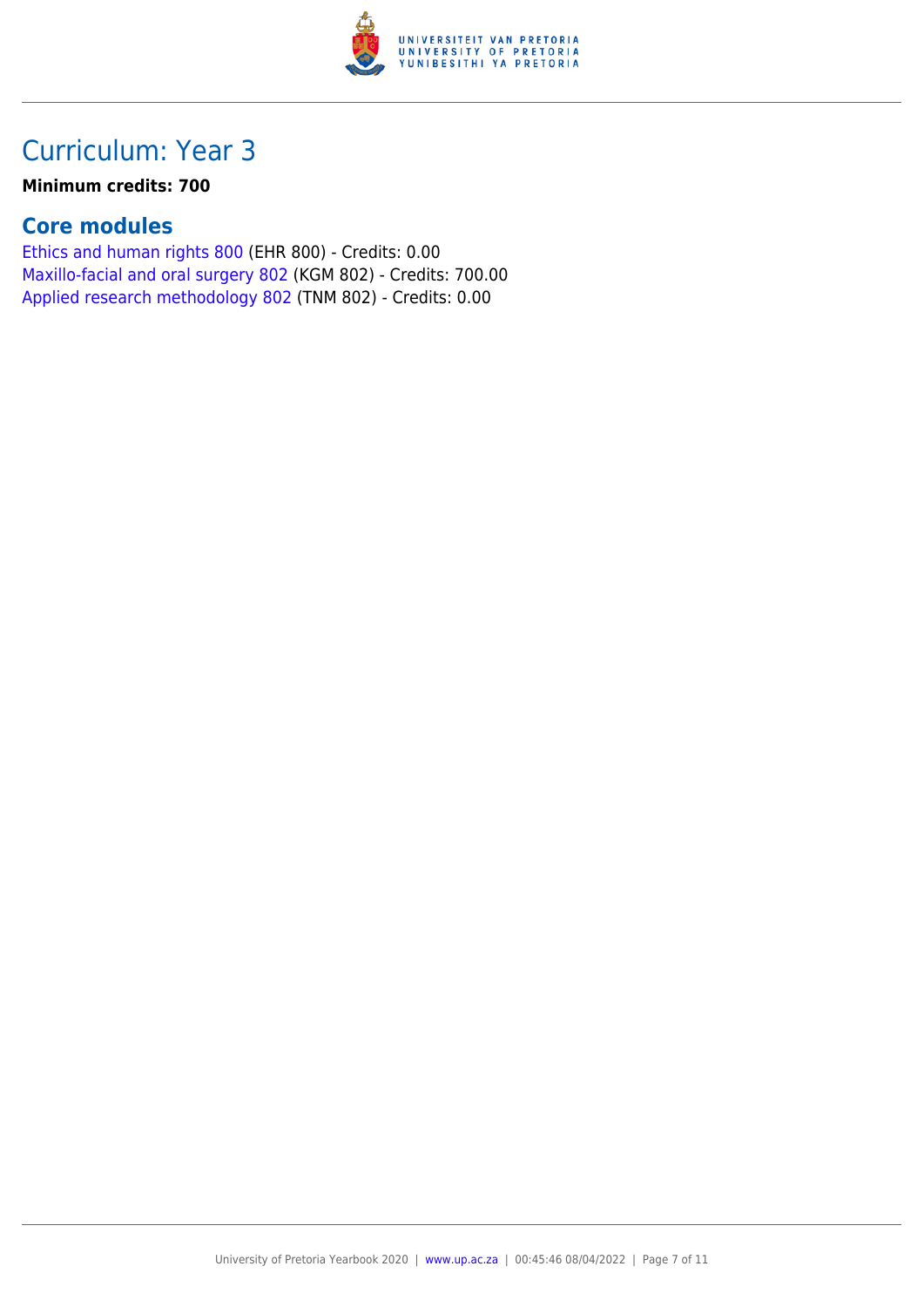

### **Minimum credits: 700**

## **Core modules**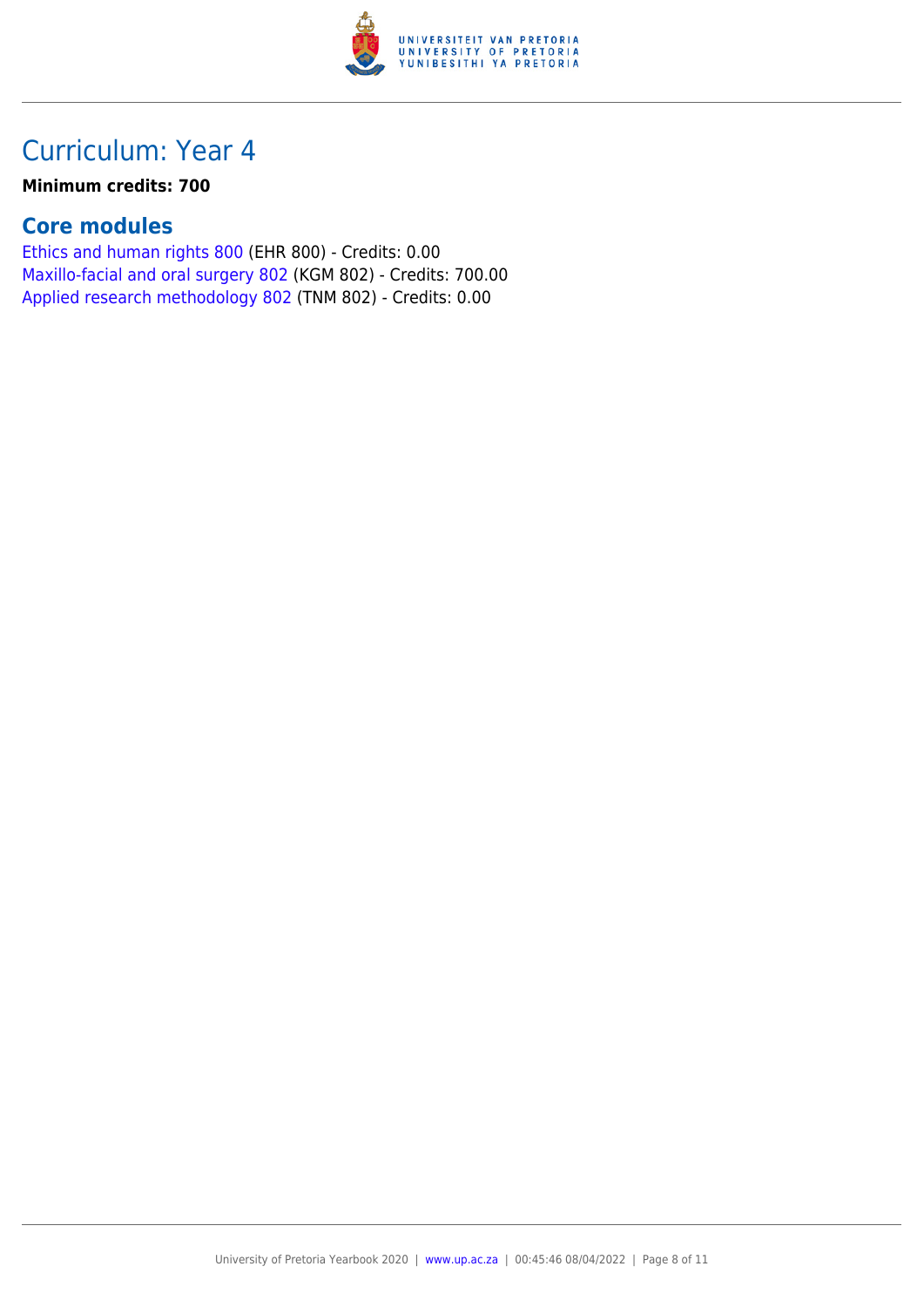

### **Minimum credits: 700**

## **Core modules**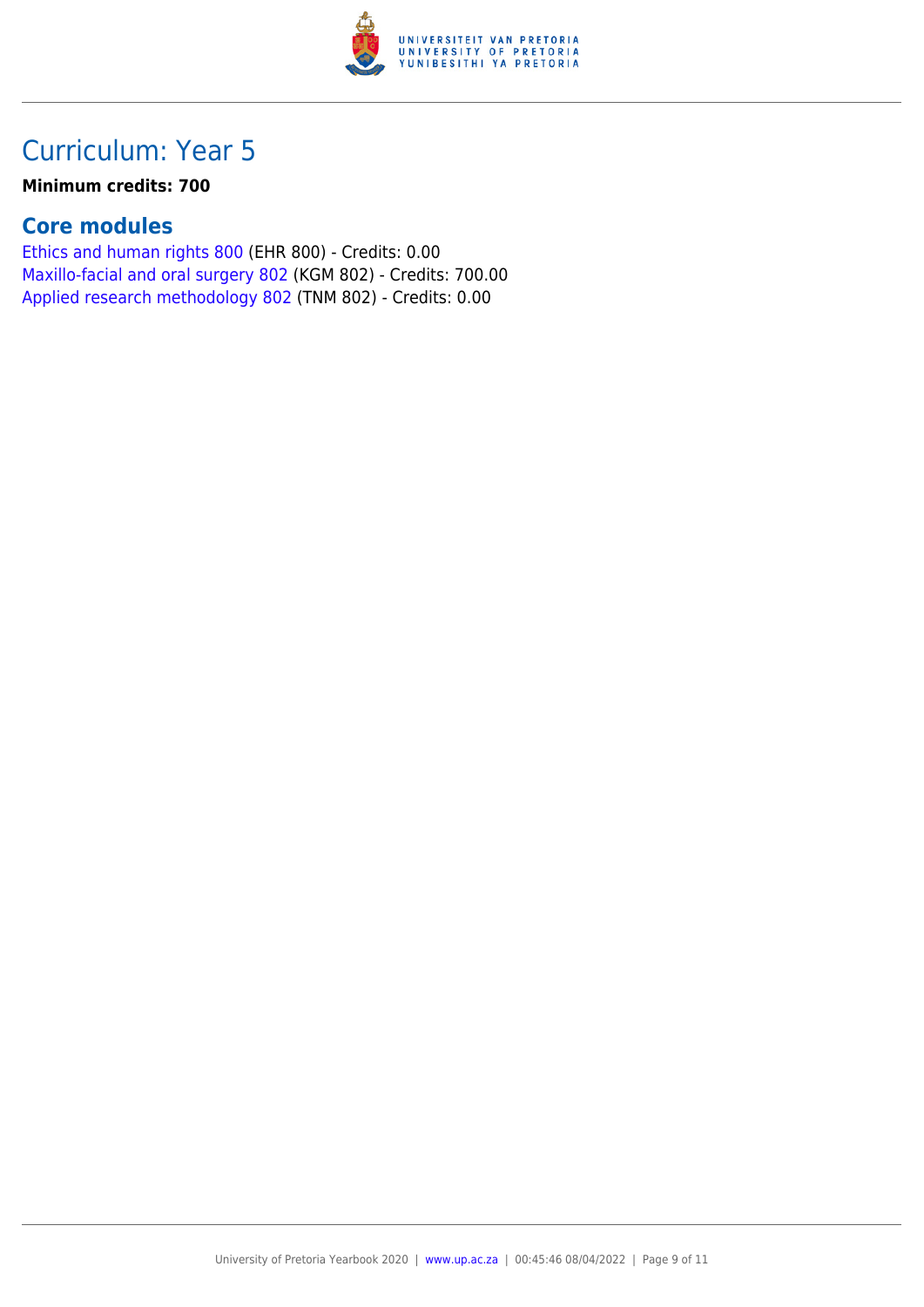

#### **Minimum credits: 932**

### **Core modules**

[Principles of surgery 806](https://www.up.ac.za/faculty-of-education/yearbooks/2020/modules/view/BVC 806) (BVC 806) - Credits: 52.00 [Maxillo-facial and oral surgery 802](https://www.up.ac.za/faculty-of-education/yearbooks/2020/modules/view/KGM 802) (KGM 802) - Credits: 700.00 [Dissertation: Maxillofacial and Oral surgery 893](https://www.up.ac.za/faculty-of-education/yearbooks/2020/modules/view/KGM 893) (KGM 893) - Credits: 180.00